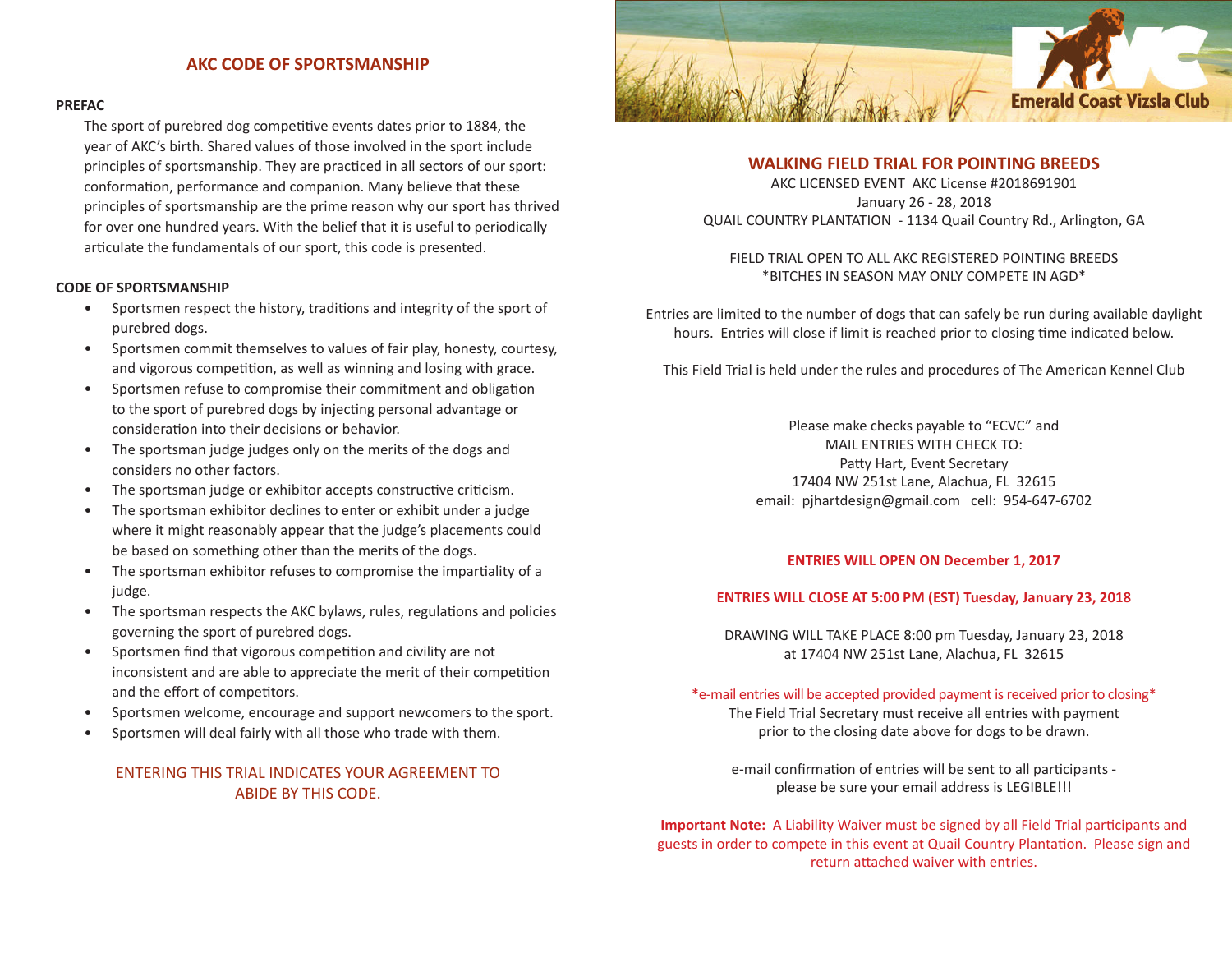### **CLUB OFFICERS 2017**

| President:               | David Black<br>71 Tranquility Lane, Destin, FL 32541                      |
|--------------------------|---------------------------------------------------------------------------|
| Vice President:          | Sue Towne<br>356 Whitfield Road, Freeport, FL 32439                       |
| Secretary:               | Jane Schachle<br>PO Box 417, Cantonment, FL 32533                         |
| Treasurer:               | Shella Black<br>71 Tranquility Lane, Destin, FL 32541                     |
| Chairman:                | <b>FIELD TRIAL COMMITTEE</b><br>Sue Towne                                 |
| Committee:               | David Black<br>Patty Hart<br>Jane Schachle<br>Tony Schachle<br>Pam Stuart |
| <b>Official Gunners:</b> | <b>ECVC Members</b>                                                       |

#### **COURSES AND BIRDS**

- All Stakes are single course WALKING Stakes.
- Retrieving for OLGD and ALGD will be call-back.
- Native and liberated quail will be used in all Stakes.
- QCP is a hunting plantation and other game birds including pheasant and chukar may also be found on course.
- Only blank pistols (starter pistols) may be used.
- All calibers up to .32 will be accepted.
- Starter pistols will NOT be fired in the Puppy Stake.
- All live shooting will be done by Official Gunners.
- Horseback handling is NOT permitted in any Stake.
- Tracking collars are permitted.
- Walking gallery must remain behind the Judges/Marshall.
- Horseback gallery must remain behind the walking gallery
- Bitches in season may **only** compete in Amateur Gun Dog. Refund of entry fees for all bitches in season after closing date by Vet's Certification only!

# **PRIZES**

- Standard AKC Rosettes to all placed dogs in all Stakes.
- New Title earners will receive a New Title Rosette compliments of The Emerald Coast Vizsla Club.
- The Paschal "Doc" Brooks Memorial Trophy will be awarded to the winner of the ALGD stake (trophy to remain on display at QCP, names of winning dog and handler to be engraved on base.)

| <b>JUDGES</b> |                        |  |  |
|---------------|------------------------|--|--|
| Name          | Address                |  |  |
| Rodney Albin  | 2445 Carter Rd.        |  |  |
| #44591        | Moscow Mills, MO 63362 |  |  |
| Earl C. Fowls | 195 Wildwood Rd.       |  |  |
| #ZD026        | Zebulon, GA 30295      |  |  |
| Tommy Hagan   | 1385 Terry Dr.         |  |  |
| #98811        | St. Charles, MN 55972  |  |  |
| Tom Oswald    | 176 Rion Rd.           |  |  |
| Z1727         | Winnsboro, SC 29180    |  |  |

# **FRIDAY NIGHT CALCUTTA!**

A Calcutta will be held during Friday night dinner for the Open Gun Dog Stake!

\$\$\$\$ SPLIT MONEY PAYBACK \$\$\$\$

OGD - 50/50 split of monies collected ECVC will keep 50% and 50% to Winning Bidders: 1st Place - 40%; 2nd 30%; 3rd 20%; 4th 10%

# **FLEXIBLE FORMAT TRIAL**

This trial is being run as a flexible format trial and the club reserves the right to rearrange the running order of the stakes and add /rearrange judges if conditions warrant.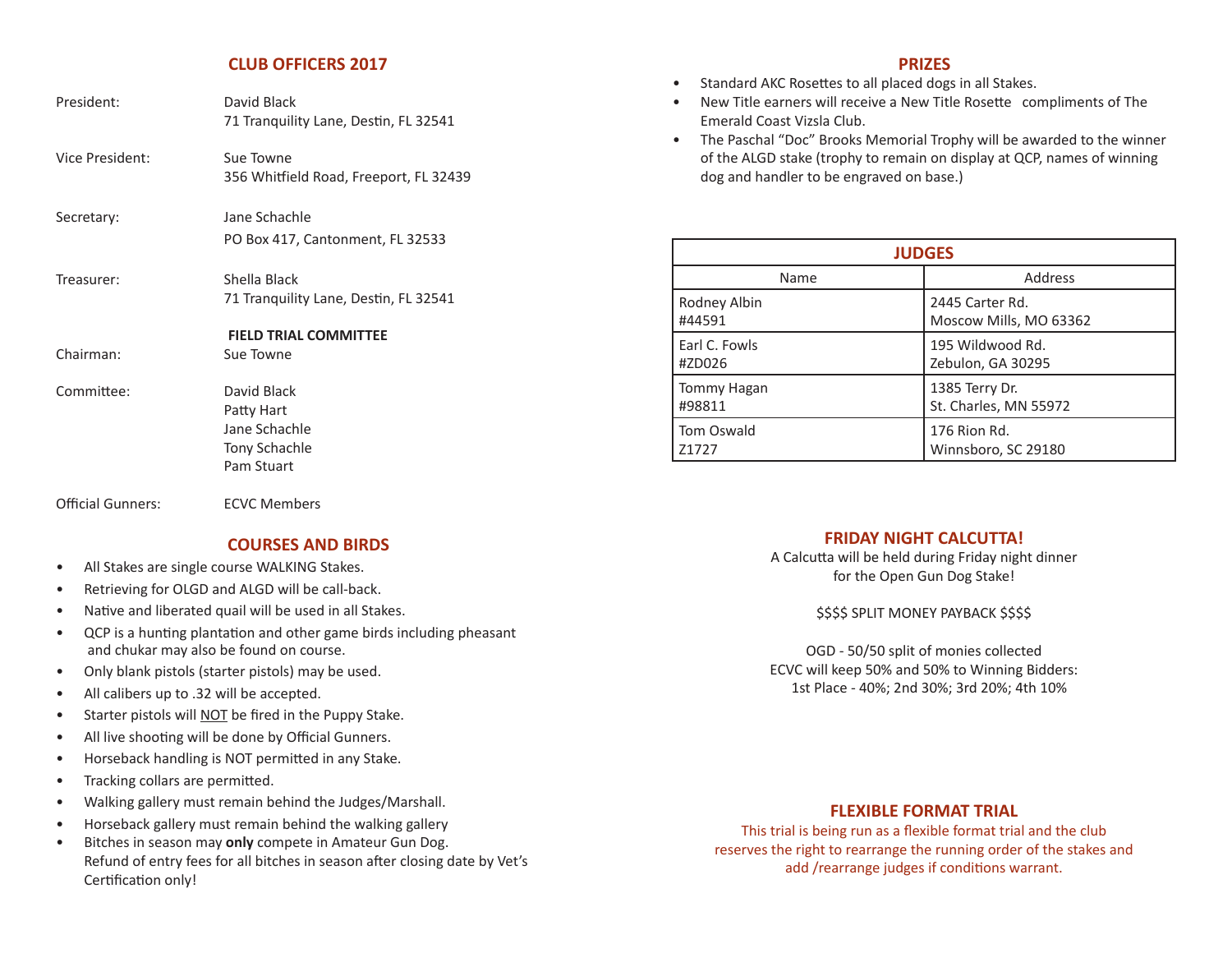| <b>STAKES, SCHEDULE &amp; ENTRY FEES</b>   |                                                                       |                                     |                     |  |
|--------------------------------------------|-----------------------------------------------------------------------|-------------------------------------|---------------------|--|
| <b>STAKE</b>                               | TIME/DATE                                                             | <b>JUDGES</b>                       | <b>ENTRY</b><br>FEE |  |
| Open Limited Gun<br>Dog - Retrieving       | 8:00 am (EST)<br>Friday, Jan. 26                                      | Rodney Albin/<br><b>Tom Oswald</b>  | \$60                |  |
| Open Puppy                                 | To follow OLGD-R                                                      | Earl Fowls/<br><b>Tom Oswald</b>    | \$40                |  |
| <b>Amateur Walking</b><br>Derby            | To follow OP                                                          | Earl Fowls/<br>Tommy Hagan          | \$45                |  |
| Amateur Limited<br>Gun Dog -<br>Retrieving | To follow AWD<br>No sooner than 8:00 am<br>(EST)<br>Saturday, Jan. 27 | Tommy Hagan/<br>Tom Oswald          | \$60                |  |
| <b>Amateur Walking</b><br>Puppy            | To follow ALGD-R                                                      | Rodney Albin/<br><b>Tommy Hagan</b> | \$40                |  |
| Open Gun Dog                               | To follow AWP                                                         | Rodney Albin/<br><b>Farl Fowls</b>  | \$60                |  |
| Open Derby                                 | To follow OGD<br>No sooner than 8:00 am<br>(EST)<br>Sunday, Jan. 28   | Rodney Albin/<br><b>Tom Oswald</b>  | \$45                |  |
| Amateur Gun Dog                            | To follow OD                                                          | Earl Fowls/<br><b>Tommy Hagan</b>   | \$60                |  |

# **HOTELS & CAMPING**

Reservations for the following rooms and camping will be handled by QCP. Call and ask for LeeAnn Dalrymple at 229-725-4645 or email her at l.dalrymple@quailcountry.com.

# **Lodging:**

**Quail Country Lodge:** 15 rooms, each with two double beds and private bath; no horses allowed in this area. \$95 per night, per room. Dogs allowed if crated in rooms with a one time \$25 pet fee and an additional damage deposit policy in effect.

# **Campsites/Rates:**

**At QCP FT headquarter site**: Horses allowed in this area Electricity and Water - \$35 per night per space Dry Camping - \$20 per night per space

**NOTE:** Campers must pull in or back in instead of parking parallel. If a camper takes up two slots they will need to pay for two spaces.

All participants are responsible for cleaning up after their dogs. Those with horses will need to dispose of horse manure into the pine straw areas. If your dog(s) dig holes, you are responsible to fill these holes before departure from the site. Please leave QCP property in the condition it was in when you arrived.

# **SATURDAY NIGHT RAFFLE**

A gift basket will be raffled off on Saturday night during dinner.

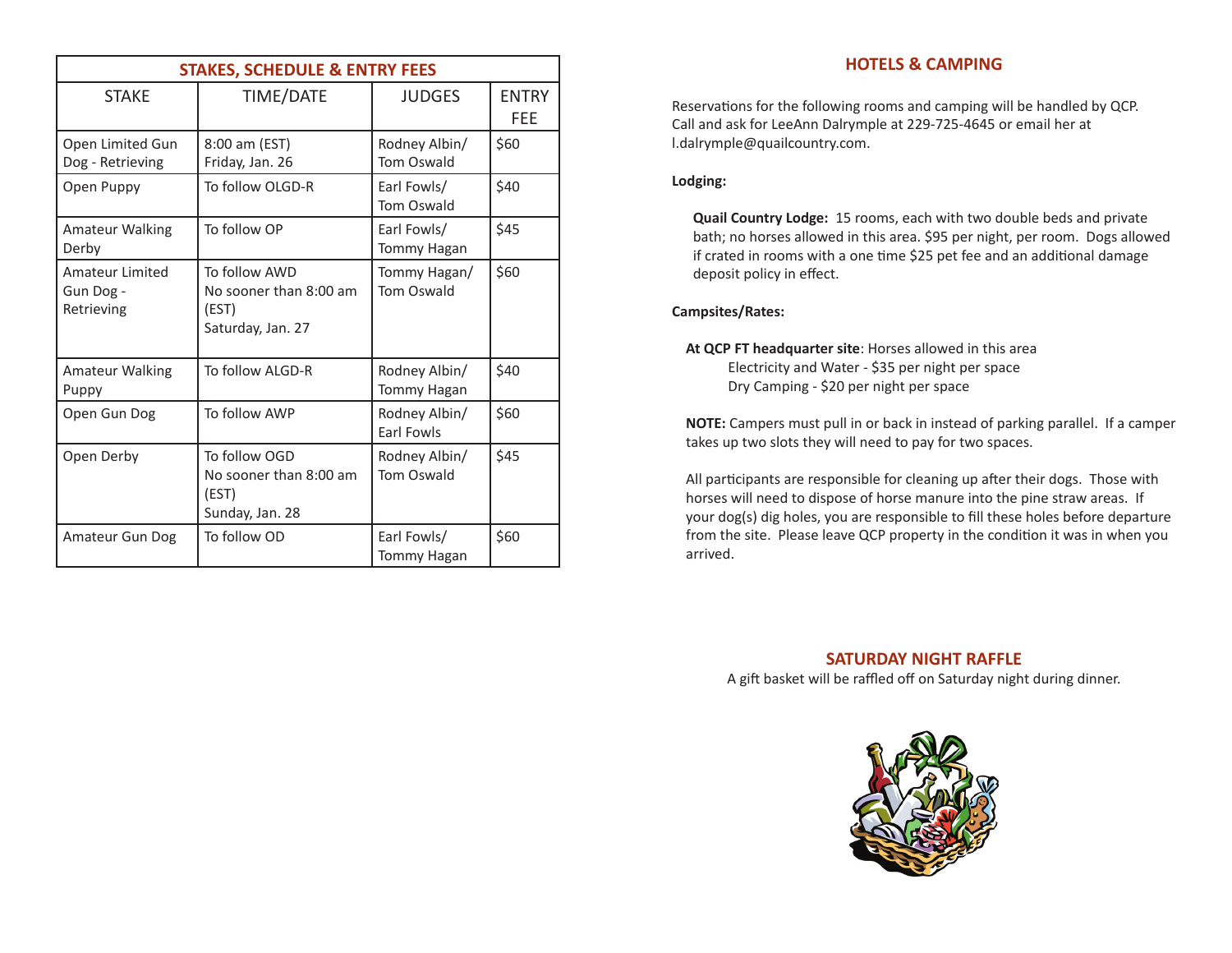# **PASCHAL "DOC" BROOKS MEMORIAL TROPHY**



A trophy will be awarded in memory of Paschal "Doc" Brooks who through his generousity did so much to support amateurs in the sport of pointing breed field trials at Quail Country Plantation.

A limited edition cast bronze sculpture of eastern bobwhite quail by artist Steven Fair will be presented to the winner of the ALGD stake. This trophy will remain in the possession of and be on display at QCP. The statue will be mounted on a larger wooden base and the names of the winning dog and handler will be engraved on brass plaques attached to the base. A photograph of the winning handler receiving the trophy will be provided to the winner and featured on the ECVC website.

### **MEALS**

**Breakfast:** Complimentary Continental Breakfast Friday, Saturday and Sunday

**Friday, Saturday & Sunday Lunch:** \$8.00 each by Jerry's Catering Breakfast will be served in the Kennel Building kitchen and Lunch will be served in the kitchen of the kennel building near the camping area.

**Thursday and Friday dinner:** \$12.00 each by Jerry's Catering and served in the QCP Dining Room or Pavillion.

Thursday: Your choice of Fried or Grilled Chicken, Biscuits, Green Beans and Mashed Potatoes & Gravy, Brownies.

Friday: Smoked Pork Chops, Sweet Potato Casserole, Greens, Rolls, Cake.

**Saturday dinner:** \$30.00 Covey Run Dinner served in the Quail Country Lodge you don't want to miss this!

Menu: Fried quail, bacon wrapped grilled quail, wild rice, sautéed green beans, broccoli casserole, cheese grits, dinner rolls, apple cobbler with vanilla bean ice cream.

**Beverages:** Sweet and unsweet iced tea provided for all meals, BYOB the alternate beverage of your choice.

### **GALLERY WAGON**

A gallery wagon will be available to ride behind the braces each day. Tickets must be purchased at a cost of \$5.00/day.

#### CLIP AND RETURN WITH ENTRY FEES  **\*\*\*\*\*\*\*\*\*\*\*\*\*\*\*\*\*\*\*\*\*\*\*\*\*\*\*\*\*\*\*\*\*\*\*\*\*\*\*\*\*\*\*\*\*\*\*\*\*\*\*\*\*\*\*\*\*\*\*\*\*\*\*\***

 $Name(s):$ 

#### **Meals**

| Dinner Thursday:     | $@$ \$12.00 per person       |  |
|----------------------|------------------------------|--|
| (Specify             | Grilled Chicken)<br>Fried or |  |
| Lunch Friday:        | $@$ \$ 8.00 per person       |  |
| Dinner Friday:       | @ \$12.00 per person         |  |
| Lunch Saturday:      | $@$ \$ 8.00 per person       |  |
| Dinner Saturday:     | @ \$30.00 per person         |  |
| Lunch Sunday:        | $@$ \$ 8.00 per person       |  |
| <b>Gallery Wagon</b> |                              |  |
| Friday               | $@$ \$5.00 per person        |  |
| Saturday             | @ \$5.00 per person          |  |
| Sunday               | @ \$5.00 per person          |  |
|                      |                              |  |

Total:

*Meals will be catered so PLEASE get your reservations in before January 23, 2018 so that you can be accommodated.*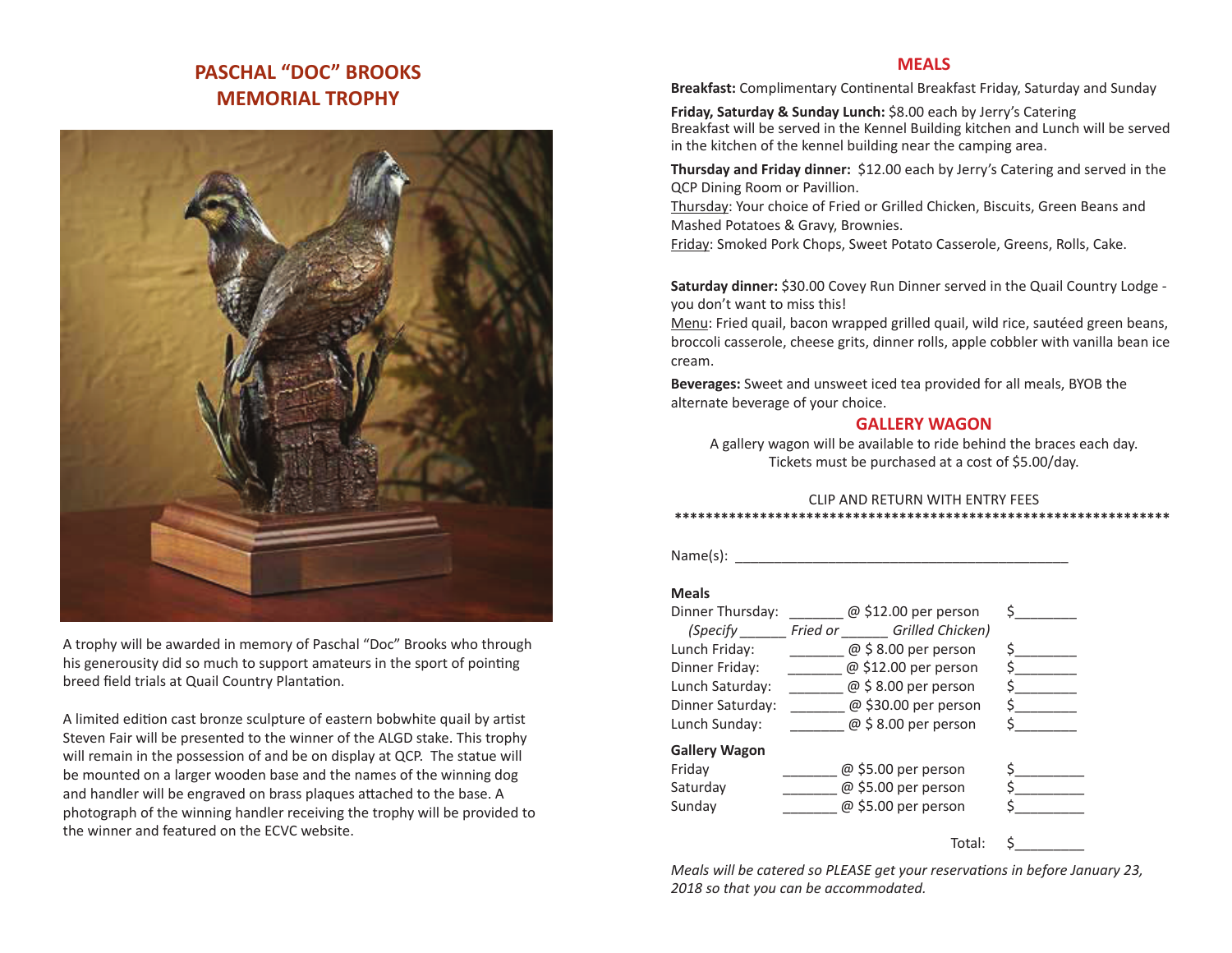# **DIRECTIONS TO QUAIL COUNTRY PLANTATION**

#### **From Florida via I-75:**

Follow I-75 North to Valdosta, GA and take the US Hwy 84 Exit to Thomasville. Before you get into Thomasville, turn right onto US 19 North and follow it to Camilla. In Camilla, turn left onto GA Hwy 37 and follow it thru Newton. In Newton, go straight at the 4-way stop intersection and continue on GA 37 for about 6-7 miles. Watch for GA Hwy 216. Turn left onto GA 216 and follow it for about 12 miles to a Quail Country Sign on your right. Turn right and follow the paved county road for 0.8 miles to another Quail Country Sign on your right. Turn right onto a county dirt road and follow the dirt county road for 1.1 miles to another Quail Country Sign on your right. Turn right on the road that leads to Quail Country Lodge.

#### **From West Florida / SouthEast Alabama (Dothan, AL) via I-10:**

Exit from I-10 onto US Hwy 231 to Dothan, AL. In Dothan, at the Circle (Ross Clark Circle - a four-lane bypass around Dothan) turn right onto the Circle. Continue on the Circle to where Alabama Hwy 52 East exits and turn to your right onto AL 52 East. Continue onto and thru Columbia, AL. As you pass over the Chattahoochee River outside of Columbia, you enter Georgia and the highway number changes to GA 62 East. Continue on GA 62 East to Blakely, GA. You may take the GA 62 Bypass around Blakely or go thru Blakely. Continue on GA Hwy 62 to Arlington. At the traffic light in Arlington, turn to your right (still on GA Hwy 62) and continue on GA 62 East towards Leary and Albany. Follow GA Hwy 62 for about 3 miles and watch for a Quail Country Sign on your LEFT. Turn RIGHT onto a paved county road(Nickelsville Road) and go for 2.4 miles to another Quail Country Sign on your left. Turn left and follow the dirt county road (Quail Country Road) for 1.1 miles to another Quail Country Sign on your right. Turn right on the road that leads to Quail Country Lodge.

#### **From Tallahassee, Florida:**

From the Tallahassee Airport, follow Capital Circle to US 27 North. Turn left onto US 27 North to Havanna, FL and then onto Bainbridge, GA. In Bainbridge, continue on US 27 as it turns left onto a bypass around Bainbridge. Continue on US 27 to Colquitt. From Colquitt, turn and follow GA Hwy 45 to Damascus and onto Arlington. At the Arlington City Limits, turn right onto GA Hwy 216. Follow GA 216 for about 3.3 miles to a Quail Country Sign on your left. Turn left and follow the paved county road for 0.8 miles to another Quail Country Sign on your right. Turn right onto a county dirt road and follow the dirt county road for 1.1 miles to another Quail Country Sign on your right. Turn right on the road that leads to Quail Country Lodge.

**For additional directions see the Quail Country Plantation website at: http://www.quailcountry.com**

### **EMERGENCY DISASTER PLAN**

| <b>LOCATION:</b> | <b>QUAIL COUNTRY PLANTATION</b><br>1134 Quail Country Rd., Arlington, GA 39813                                 |                                              |  |  |  |  |
|------------------|----------------------------------------------------------------------------------------------------------------|----------------------------------------------|--|--|--|--|
|                  | <b>EMERGENCY COORDINATOR: Sue Towne</b><br>850-585-6892                                                        |                                              |  |  |  |  |
|                  | <b>Police, Fire or Ambulance Emergency</b>                                                                     | 911                                          |  |  |  |  |
| <b>HOSPITAL:</b> |                                                                                                                |                                              |  |  |  |  |
|                  | Pioneer Community of Early<br>11740 Columbia Street, Blakely, GA                                               | 229-723-4241                                 |  |  |  |  |
| <b>POLICE:</b>   | <b>Early County Sheriff</b>                                                                                    | 229-723-3577                                 |  |  |  |  |
| <b>FIRE:</b>     | Arlington Fire Department                                                                                      | 229-725-4211                                 |  |  |  |  |
|                  | <b>VETERINARIANS:</b>                                                                                          |                                              |  |  |  |  |
|                  | Small and Large Animal<br>Payton Animal Hospital<br>Dr. Ken Payton and Associates<br>1450 N. Main, Blakely, GA | 229-723-3727 - office<br>229-308-0869 - cell |  |  |  |  |
|                  | ON CALL VET FOR AFTER-HOUR EMERGENCIES:<br>Address and directions will be available at event                   | 1-800-460-6561                               |  |  |  |  |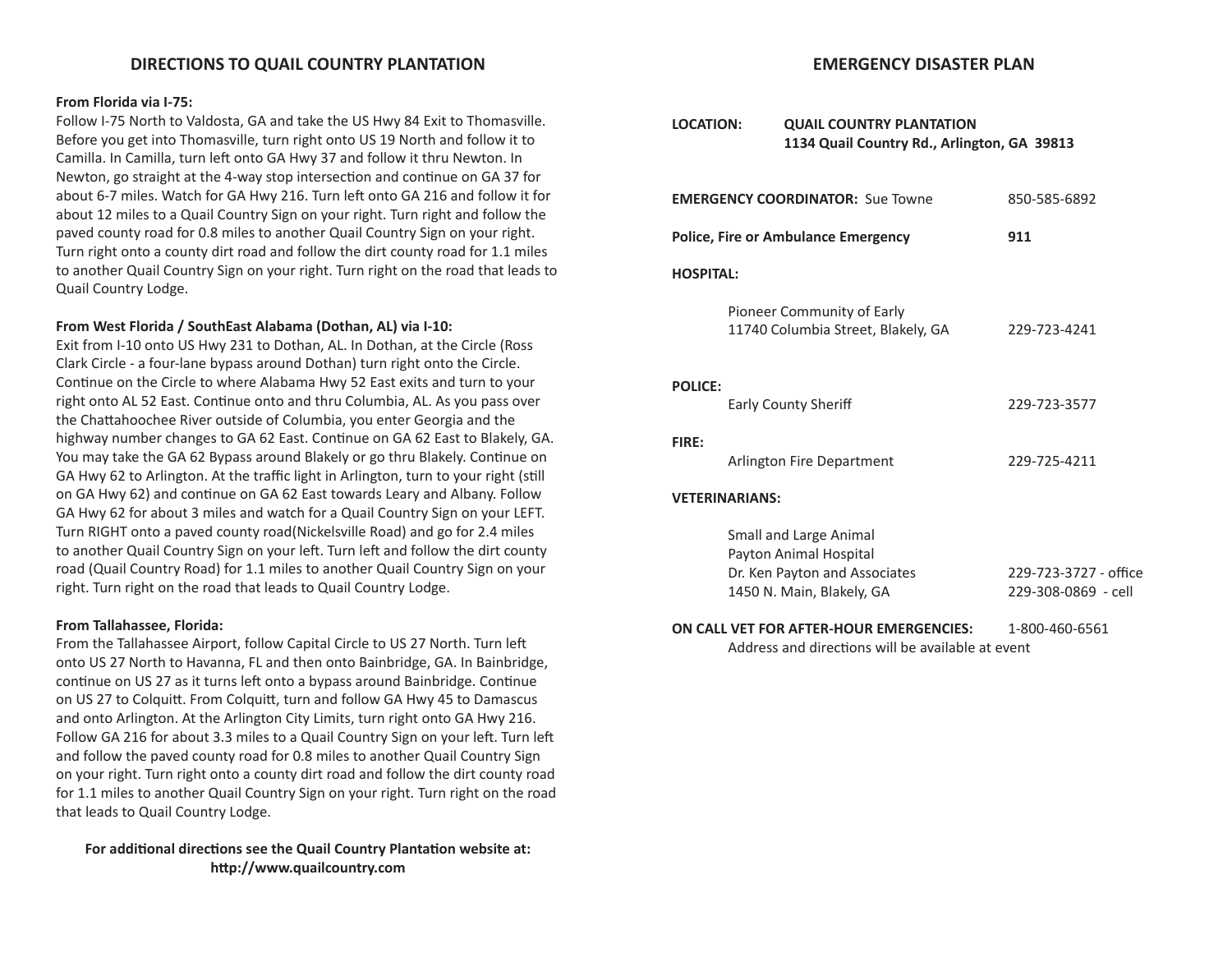

# **RELEASE, WAIVER AND IDEMNIFICATION AGREEMENT**

The undersigned hereby fully releases, waives, acquits and discharges Quail Country Farms, Quail Country Plantation, and Quail Country Plantation, LLC, (hereinafter collectively known as QCP) and its owners, members, property owners, employees, agents, successors and assigns from any and all claims, actions, causes of action, damages, costs, loss of service, wrongful death or expenses and compensation whatsoever in any way arising from or related to any hunting activities, clay target shooting activities, any other related activity or recreational sports activity in which the undersigned may participate or observe at QCP.

The undersigned acknowledges that recreational sports, including but not limited to, hunting, working with dogs, clay target shooting or observing the same, may include the use of firearms and are potentially dangerous activities which could result in serious bodily injury or death. The undersigned understands and acknowledges that while shooting, debris may fall in and around the area where people may be shooting and/or standing. Therefore, eye protection as well as hearing protection are required at all times while observing or shooting activities occur. The undersigned acknowledges that certain vehicles may be used in conjunction with the above activities and may be considered dangerous. The undersigned acknowledges that walking over any of the grounds or areas utilized in QCP activities may be dangerous. The undersigned acknowledges that certain wildlife may inhabit the grounds or areas utilized in QCP activities may be dangerous. This RELEASE is given in consideration of being allowed to hunt at QCP, and observe or participate in any or all activities at QCP, such as, but not limited to, fishing, riding, horseback riding, walking, attending parties, events, and meetings.

If the undersigned is a minor, the undersigned hereby releases QCP from any and all liability in the same manner as though the undersigned were an adult. If the undersigned is an adult accompanied by a minor child, he/she agrees to indemnify and save QCP harmless from any claims, costs, or causes of action made by someone or anyone on behalf or said minor child against QCP.

The undersigned states that he/she freely and voluntarily executed this RELEASE and asserts that he/she understands all the terms used herein, and the consequences thereof. The undersigned acknowledges that this RELEASE is binding upon the heirs, administrators, executors, successors and assigns of the undersigned.

The undersigned state that he/she will abide by all hunting rules and safety instructions. The undersigned understands and agrees that if he/ she shoots a dog in any manner whatsoever (1 pellet of shot or more/ fatal or not), the charge for that shot will be based upon the book value of the dog. The book value of each dog is a matter of record and is recorded in the lodge office. That value would be no less than \$2000.00 and no more than \$10,000.00.

This \_\_\_\_\_\_ day of \_\_\_\_\_\_\_\_\_\_\_\_\_\_\_\_\_\_, 201\_\_

Name of Group: Emerald Coast Vizsla Club

\_\_\_\_\_\_\_\_\_\_\_\_\_\_\_\_\_\_\_\_\_\_\_\_\_\_\_\_\_\_\_\_\_\_\_\_\_\_\_\_\_\_\_\_\_\_\_\_\_\_\_\_

\_\_\_\_\_\_\_\_\_\_\_\_\_\_\_\_\_\_\_\_\_\_\_\_\_\_\_\_\_\_\_\_\_\_\_\_\_\_\_\_\_\_\_\_\_\_\_\_\_\_\_\_

\_\_\_\_\_\_\_\_\_\_\_\_\_\_\_\_\_\_\_\_\_\_\_\_\_\_\_\_\_\_\_\_\_\_\_\_\_\_\_\_\_\_\_\_\_\_\_\_\_\_\_\_

\_\_\_\_\_\_\_\_\_\_\_\_\_\_\_\_\_\_\_\_\_\_\_\_\_\_\_\_\_\_\_\_\_\_\_\_\_\_\_\_\_\_\_\_\_\_\_\_\_\_\_\_

Print Name

Signature

Print Name

Signature

QCP Release - page 2